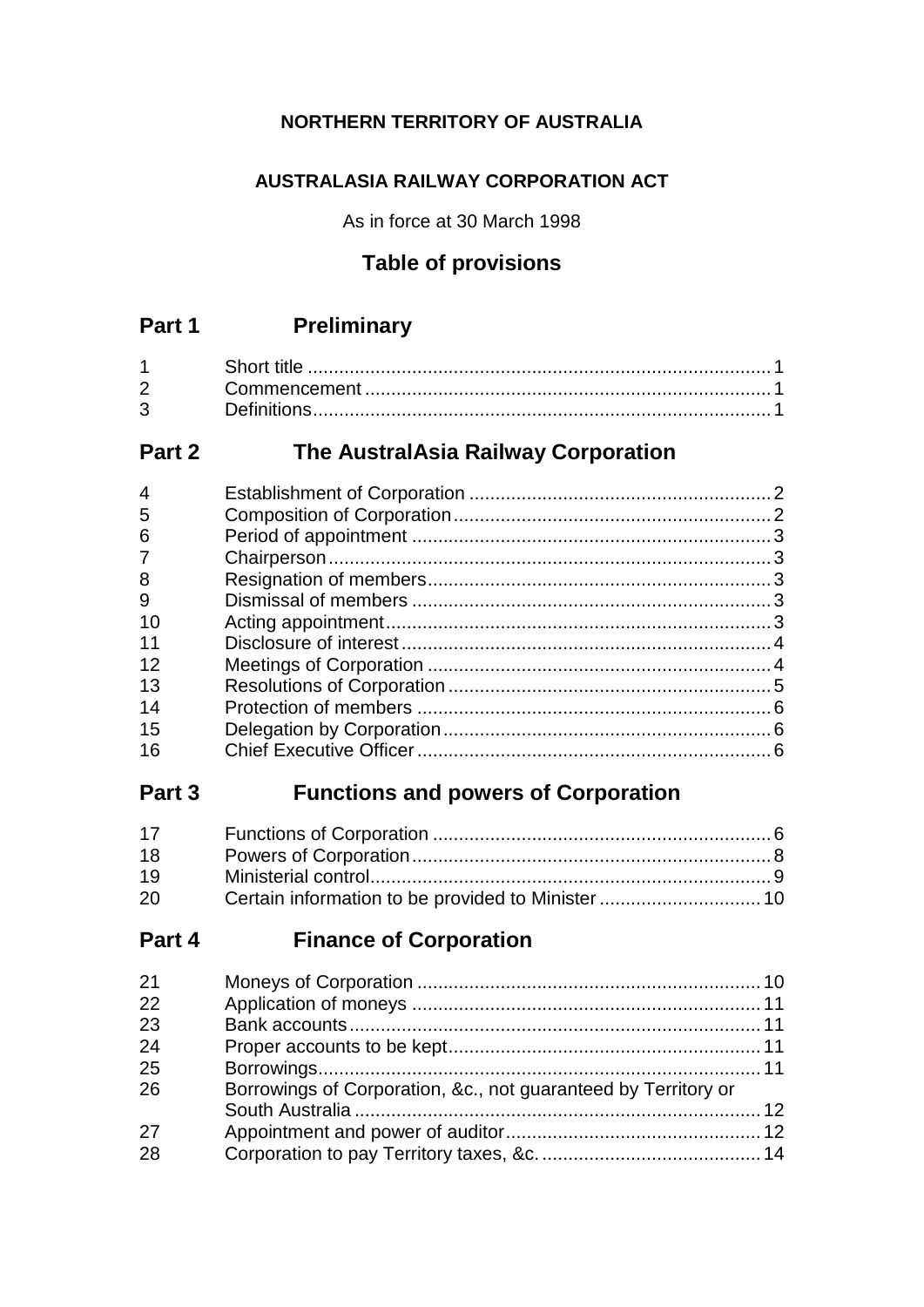# **Part 4A Limit on expenditure by Territory**

| 28A |  |  |
|-----|--|--|
|     |  |  |

# **Part 5 Miscellaneous**

| 29 |  |
|----|--|
| 30 |  |
| 31 |  |
| 32 |  |
| 33 |  |
| 34 |  |

### **ENDNOTES**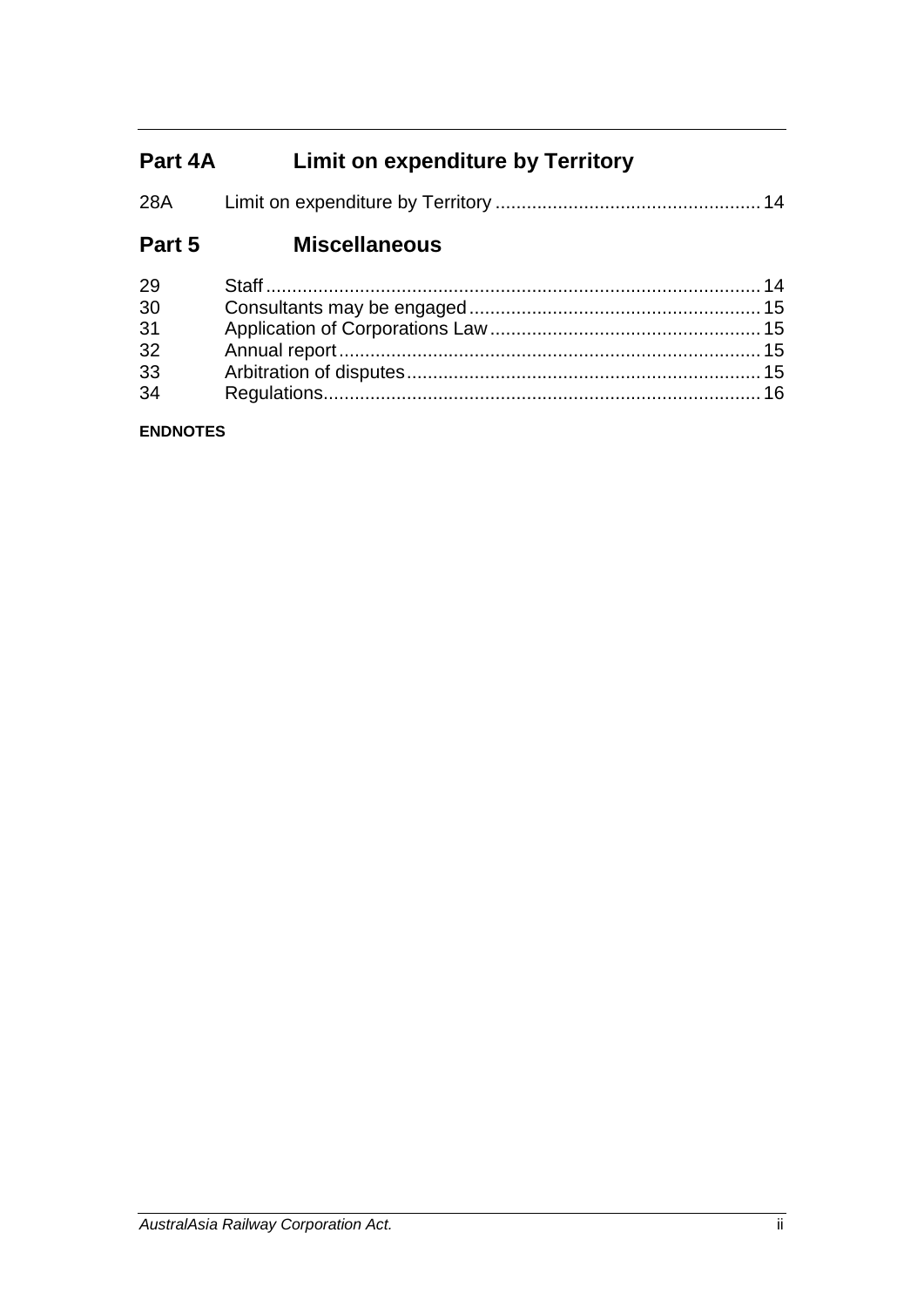# **NORTHERN TERRITORY OF AUSTRALIA**

As in force at 30 March 1998 \_\_\_\_\_\_\_\_\_\_\_\_\_\_\_\_\_\_\_\_

\_\_\_\_\_\_\_\_\_\_\_\_\_\_\_\_\_\_\_\_

### **AUSTRALASIA RAILWAY CORPORATION ACT**

An Act to establish the AustralAsia Railway Corporation and for related purposes

## **Part 1 Preliminary**

#### **1 Short title**

This Act may be cited as the *AustralAsia Railway Corporation Act*.

#### **2 Commencement**

This Act comes into operation on the date fixed by the Administrator by notice in the *Gazette*.

#### **3 Definitions**

In this Act, unless the contrary intention appears:

*Corporation* means The AustralAsia Railway Corporation established by section 4.

*corridor* means the land comprising the route of the railway from Tarcoola in South Australia to Darwin in the Territory.

*Chairperson* means the Chairperson of the Corporation.

*member* means a member of the Corporation and includes a person appointed under section 10 to act as a member, while the person is so acting.

**Project** means the construction of the Alice Springs to Darwin section of the Railway and the operation and maintenance of the Railway.

*Railway* means the railway from Tarcoola to Darwin and associated facilities, plant and equipment, rolling stock and all other assets required for the operation of the Railway and includes the rights to use the corridor.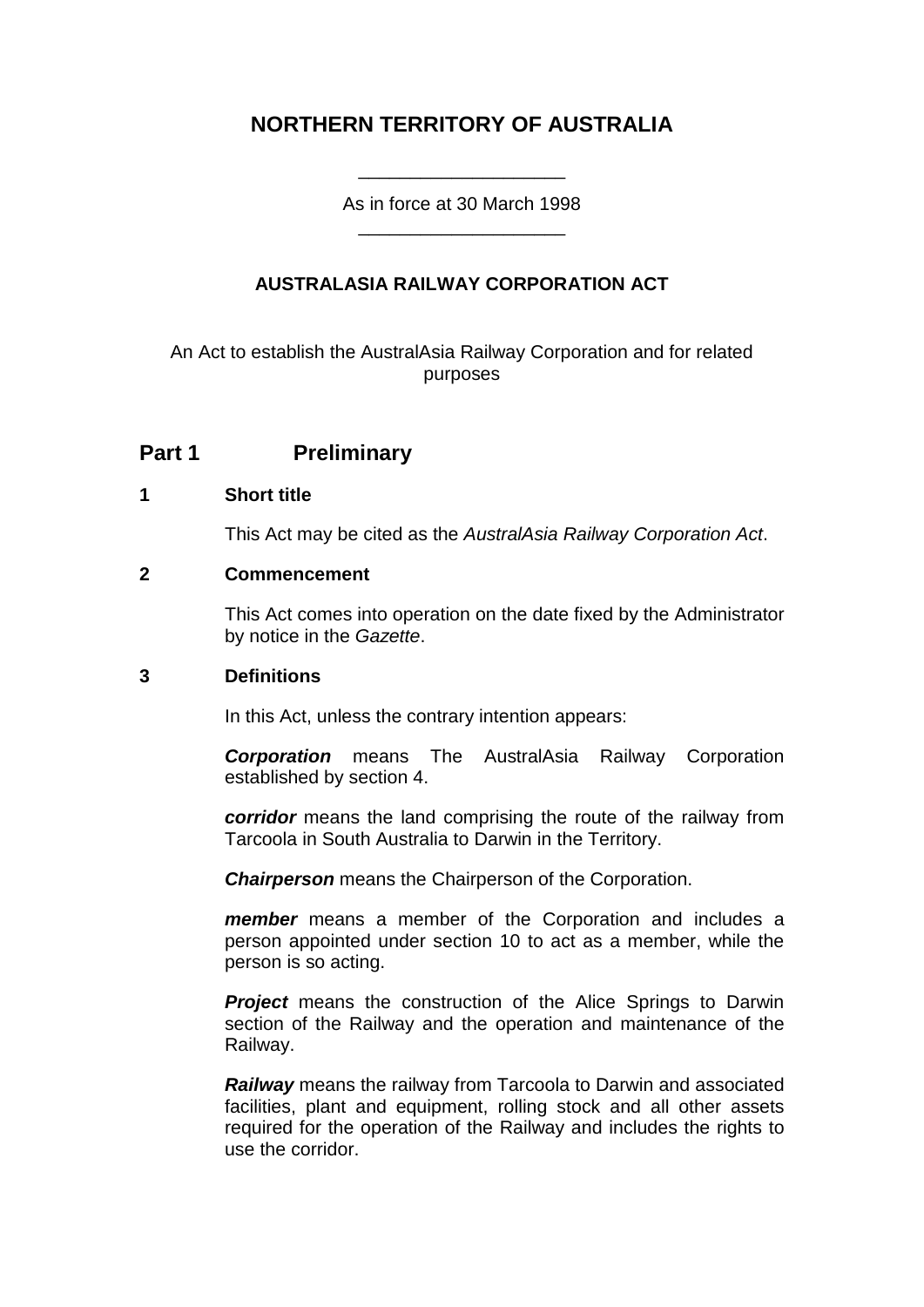**South Australian Minister** means the Minister of State of South Australia to whom the *Alice Springs to Darwin Railway Act 1997* of that State is committed.

# **Part 2 The AustralAsia Railway Corporation**

#### **4 Establishment of Corporation**

- (1) There is established The AustralAsia Railway Corporation.
- (2) The Corporation:
	- (a) is a body corporate with perpetual succession;
	- (b) has a common seal; and
	- (c) is capable, in its corporate name, of acquiring, holding and disposing of real (including leasehold) and personal property and of suing and being sued.
- (3) All courts, judges and persons acting judicially are to take judicial notice of the common seal of the Corporation affixed to a document and are to assume that it was duly affixed.
- (4) For the purposes of the *Remuneration (Statutory Bodies) Act*, the Corporation shall be deemed to have been established for a public purpose.

### **5 Composition of Corporation**

- (1) The Corporation consists of:
	- (a) the Chief Executive Officer;
	- (b) 2 persons appointed by the Minister who, in the opinion of the Minister, are persons suitable to represent the interests of the Territory;
	- (c) 2 persons appointed by the Minister nominated by the South Australian Minister who, in the opinion of the South Australian Minister, are persons suitable to represent the interests of South Australia; and
	- (d) where the Minister and the South Australian Minister agree, not more than 4 other persons appointed by the Minister.
- (2) The exercise of a power or the performance of a function by the Corporation is not affected by reason only of there being a vacancy in the membership of the Corporation.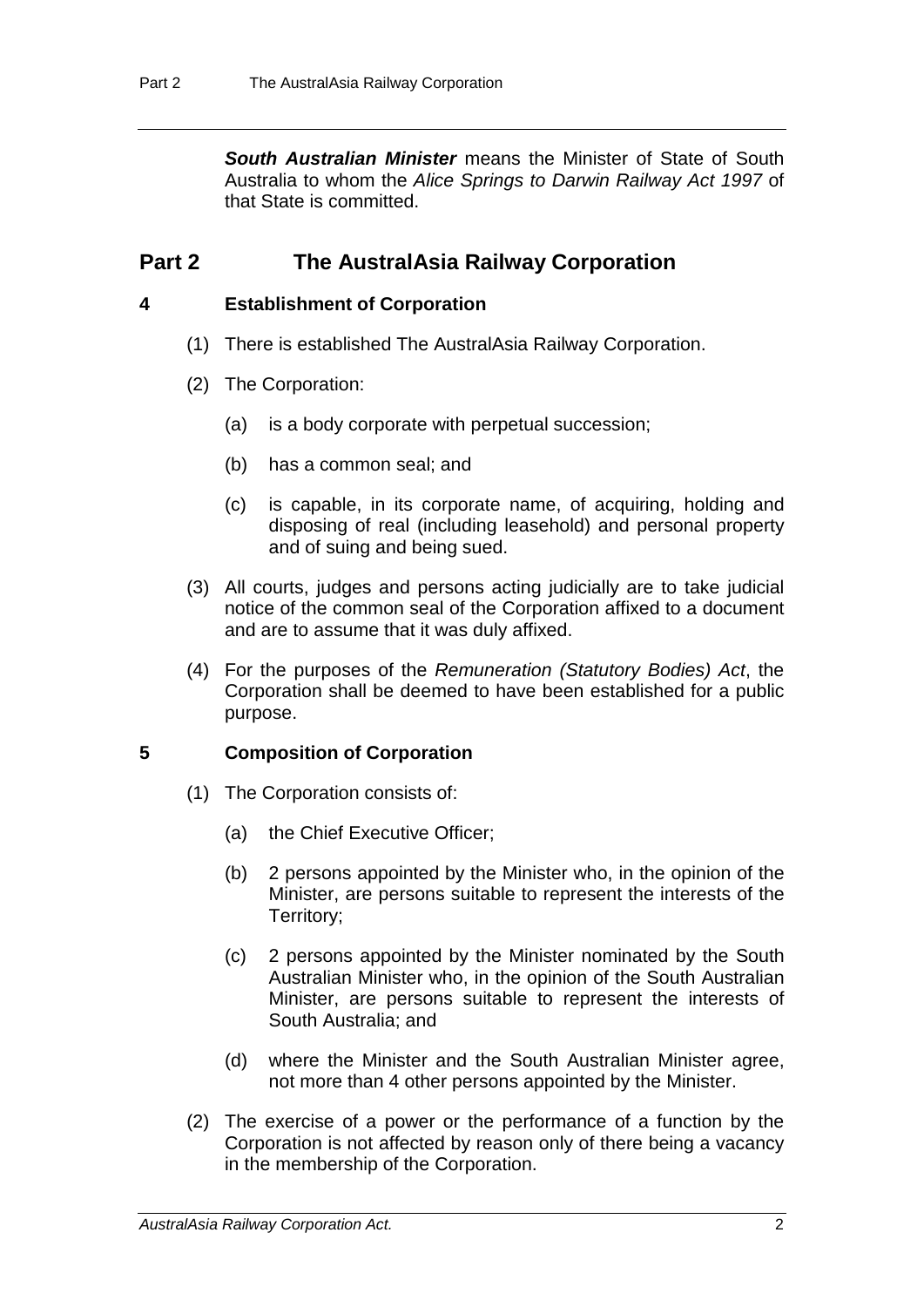#### **6 Period of appointment**

Subject to this Act, a member appointed under section 5 holds office for the period, not exceeding 5 years, specified in his or her appointment, but is eligible for re-appointment.

#### **7 Chairperson**

The Minister is to appoint a member (other than the Chief Executive Officer) to be the Chairperson of the Corporation.

#### **8 Resignation of members**

A member may resign office by writing signed by him or her and delivered to the Minister.

#### **9 Dismissal of members**

- (1) The Minister may terminate the appointment of a member (other than the Chief Executive Officer) for inability, inefficiency, misbehaviour or physical or mental incapacity.
- (2) If a member:
	- (a) is absent, except by leave of the Corporation, from 3 consecutive meetings of the Corporation; or
	- (b) becomes bankrupt, applies to take the benefit of any law for the relief of bankrupt or insolvent debtors, compounds with his or her creditors or makes an assignment of his or her remuneration for their benefit,

the Minister is to terminate the appointment of the member.

(3) The Minister may only terminate the appointment of a member appointed on the recommendation of the South Australian Minister when the South Australian Minister requests that the member's appointment be terminated and the Minister must terminate the appointment on receiving the request.

### **10 Acting appointment**

- (1) Where a member is or is expected to be absent from duty, the Minister may appoint a person to act in the place of the member during the absence.
- (2) The Minister may, at any time, terminate an appointment made under subsection (1).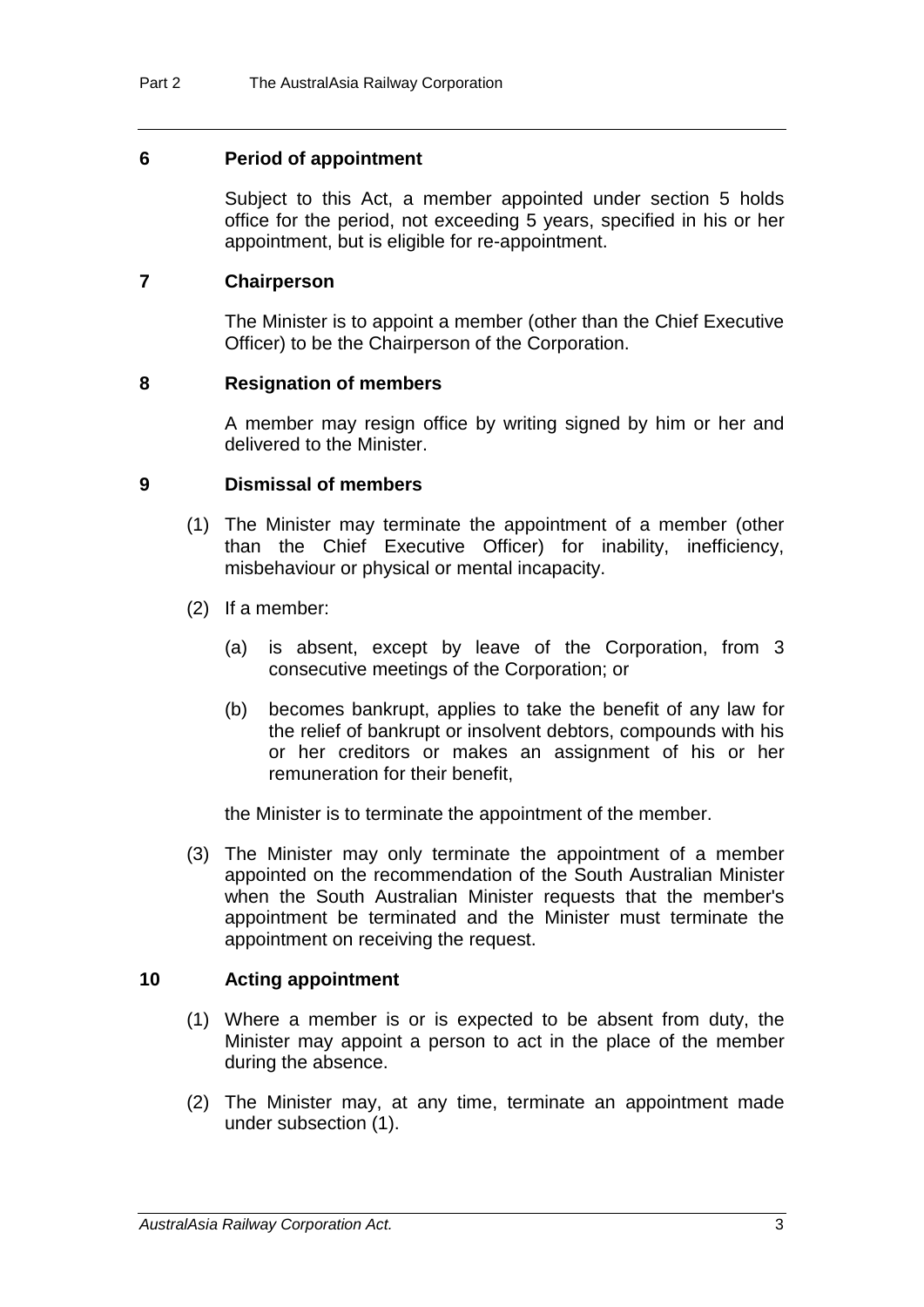- (3) The Minister may only appoint a person to act in the place of a member appointed on the recommendation of the South Australian Minister on the recommendation of that Minister.
- (4) The validity of a decision of the Corporation is not to be questioned in any proceedings on a ground arising from the fact that the occasion for the appointment of a person under subsection (1) had not arisen or that an appointment under that subsection had ceased to have effect.

#### **11 Disclosure of interest**

- (1) A member who has a direct or indirect pecuniary interest in a matter being considered or about to be considered by the Corporation otherwise than as a member of, and in common with the other members of, a corporation consisting of not less than 25 persons and of which he or she is not a director is, as soon as possible after the relevant facts have come to the member's knowledge, to disclose the nature of his or her interest at a meeting of the Corporation.
- (2) A disclosure under subsection (1) is to be recorded in the minutes of the Corporation and, unless the Corporation otherwise determines, the member:
	- (a) is not, while he or she has that interest, to take part after the disclosure in any deliberation or decision of; and
	- (b) is to be disregarded for the purpose of constituting a quorum of,

the Corporation in relation to the matter.

- (3) For the purpose of making a determination under subsection (2) in relation to a member who has made a disclosure under subsection (1), a member who has a direct or indirect pecuniary interest in the matter to which the disclosure relates is not:
	- (a) to be present during the deliberations of the Corporation for the purpose of making the determination; or
	- (b) to take part in the making by the Corporation of the determination.

#### **12 Meetings of Corporation**

(1) The Chairperson is to call meetings of the Corporation as and when necessary for the exercise of its powers and the performance of its functions.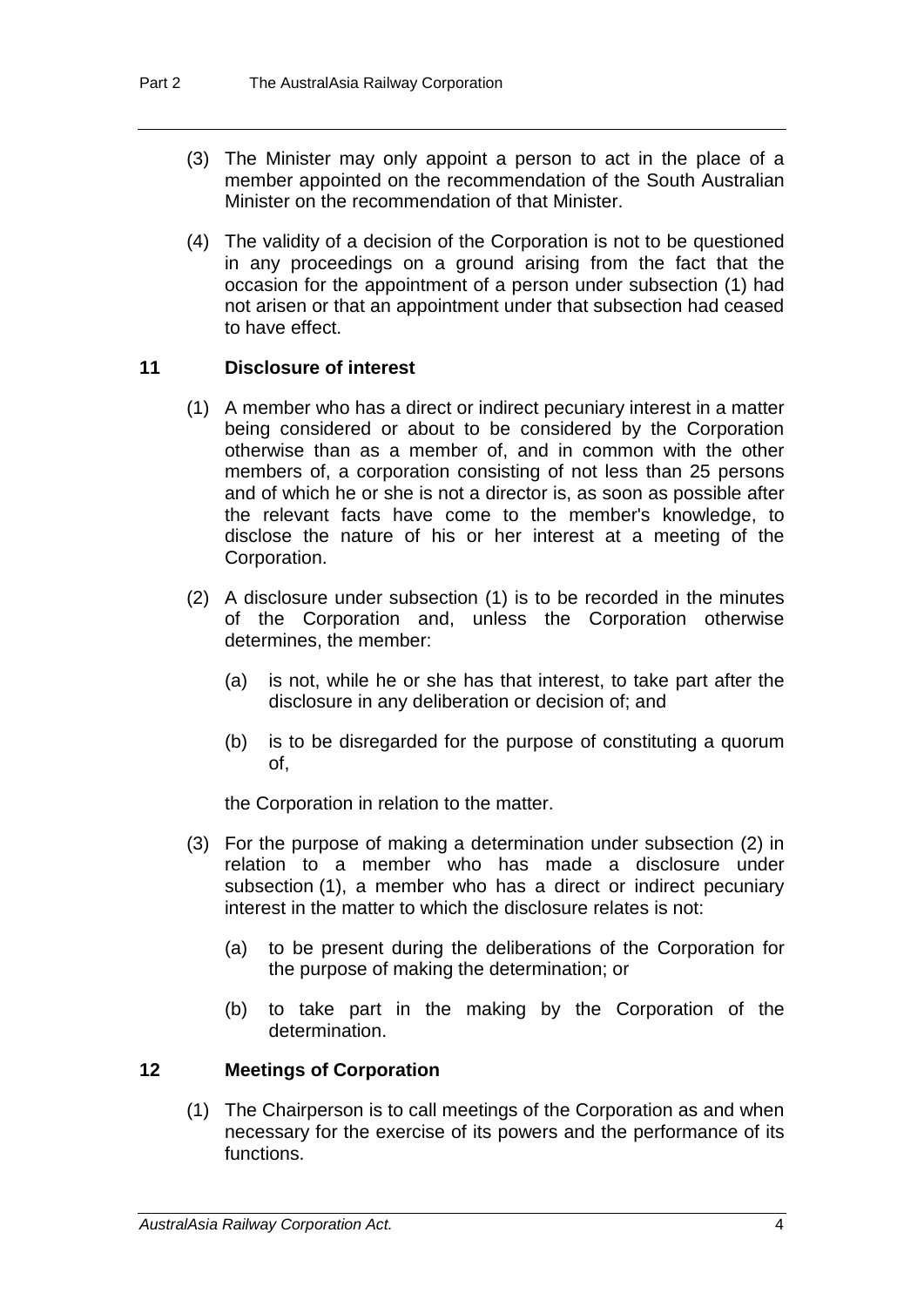- (2) The Minister may, at any time, direct the Chairperson to convene a meeting of the Corporation and the Chairperson is to convene a meeting in accordance with the direction.
- (3) At a meeting of the Corporation:
	- (a) the Chairperson, if present, is to preside but in the absence of the Chairperson the members present are to elect one of their number to act as Chairperson and that person may exercise the powers and perform the functions of the Chairperson for the meeting;
	- (b) questions arising are to be determined by a majority of the votes of the members present and voting and, in the event of an equality of votes, the Chairperson or member presiding at the meeting has, in addition to his or her deliberative vote, a casting vote; and
	- (c) subject to this Act, the Corporation is to determine the procedure to be followed at or in connection with the meeting.
- (4) At a meeting of the Corporation:
	- (a) one member appointed under section 5(1)(b) and one member appointed under section 5(1)(c) are to be present; and
	- (b) one more than half of the members then holding office constitute a quorum.
- (5) The Corporation is to cause records of its meetings to be kept.

#### **13 Resolutions of Corporation**

- (1) A resolution of the Corporation, unless unanimous, is of no effect and cannot be implemented until 7 days after the date on which it is made.
- (2) Before the expiration of the period referred to in subsection (1), the Minister may and must, when requested by the South Australian Minister, instruct the Corporation not to take any action to implement the resolution.
- (3) When instructed under subsection (2), the Corporation must not take any action to implement the resolution unless authorised the Minister.
- (4) The Minister is not to authorise the Corporation under subsection (3) if the instruction under subsection (2) was given on the request of the South Australian Minister unless requested by the South Australian Minister.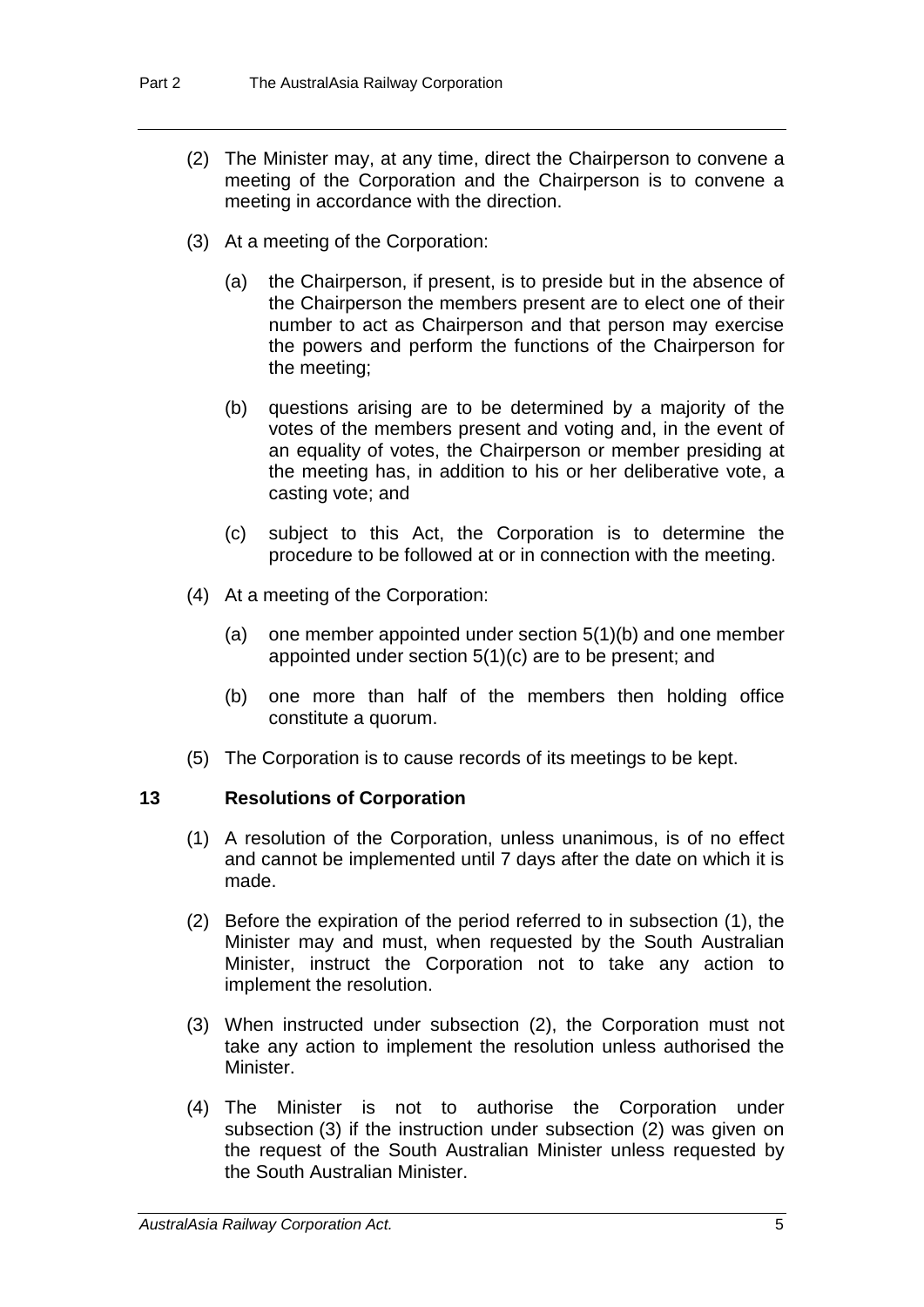(5) Where an instruction has been given, the Minister and the South Australian Minister are to attempt to agree on the course of action in respect of the resolution.

#### **14 Protection of members**

Subject to section 31, no action or proceeding, civil or criminal, lies against the Chairperson or another member for or in respect of an act or thing done or omitted to be done in good faith by that person in his or her capacity as Chairperson or member.

#### **15 Delegation by Corporation**

- (1) The Corporation may, by instrument under its seal, delegate to a member, to a committee of the Corporation consisting of 2 or more members, or to an officer of the Corporation, any of its powers and functions under this Act, other than this power of delegation.
- (2) A power or function delegated under this section, when exercised or performed by the delegate, is to be taken to have been exercised or performed by the Corporation.
- (3) A delegation under this section does not prevent the exercise of a power or the performance of a function by the Corporation.

#### **16 Chief Executive Officer**

- (1) The Corporation is to appoint a person to be the Chief Executive Officer.
- (2) A person may only be appointed the Chief Executive Officer on the recommendation of both the Minister and the South Australian Minister.
- (3) The Corporation may terminate the appointment of the Chief Executive Officer but only on the recommendation of the Minister and the South Australian Minister.

### **Part 3 Functions and powers of Corporation**

#### **17 Functions of Corporation**

The functions of the Corporation are:

- (a) to obtain and hold secure title to the corridor;
- (b) to develop and manage the project brief inviting submissions from consortia to undertake the Project;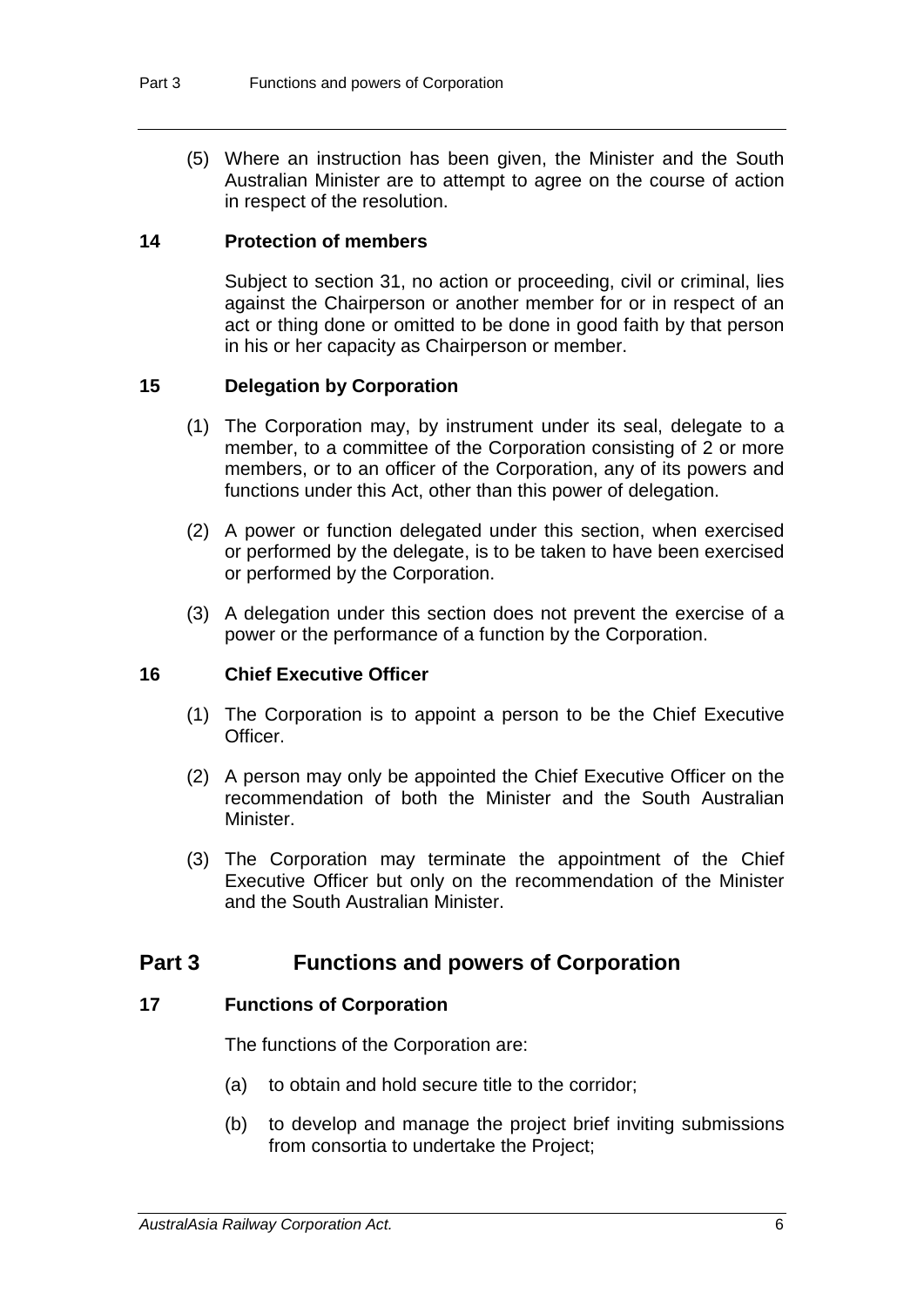- (c) to advise and assist South Australia and the Territory on the implementation of the Commonwealth's contribution to the Project;
- (d) to nominate the successful consortium to undertake the Project;
- (e) to receive and distribute dividends to South Australia and the Territory enabling them to share in any profits in the Project;
- (f) to provide, by way of lease, sublease, licence, concession or other arrangements, secure rights of access to the corridor to enable the successful consortium to undertake the Project;
- (g) to co-ordinate and supervise the making of government grants to the successful consortium;
- (h) to evaluate submissions received on the Project and to make recommendations to South Australia and the Territory in respect of the submissions;
- (j) to approach government agencies to define the concessions and basis for agreement between South Australia, the Territory and the Commonwealth and the successful consortium;
- (k) to undertake all necessary environmental and planning processes, including all heritage and Aboriginal conservation clearances, as may be required for the Project to commence;
- (m) to facilitate rail access principles to the Railway for the successful consortium and to liaise in respect to access regimes for the national rail network;
- (n) to facilitate the determination of the terms of access to the Port of Darwin;
- (p) to assist and determine the conditions of access to the Project through service roads and to assist in determining rights for extraction of construction materials and the royalty arrangements involved;
- (q) to monitor construction and operation of the Project to ensure it complies with minimum requirements, including heritage, Aboriginal and environmental issues: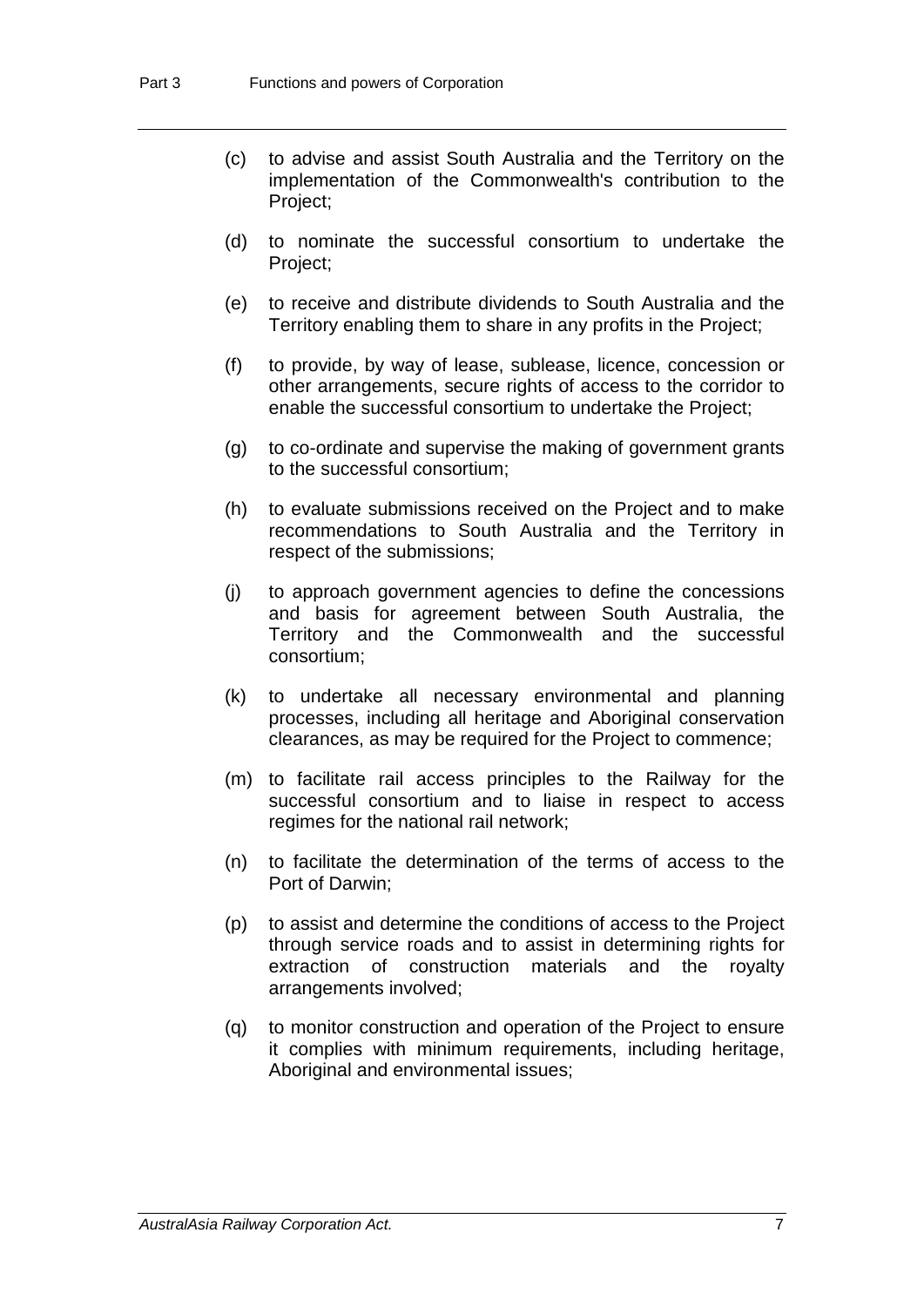- (r) to exercise residual powers that may be detailed in any lease, licence or concession agreement between the Corporation and the successful consortium during the ongoing operation of the Railway, including powers to order emergency access and to supervise reversionary arrangements at the end of the Project;
- (s) to facilitate opportunities for businesses in South Australia and the Territory to provide goods and services required for the Project; and
- (t) to give effect to this Act and any agreement between South Australia and the Territory relating to the Project, including the winding up and dissolution of the Corporation and the distribution of its assets.

#### **18 Powers of Corporation**

- (1) Subject to this Act, the Corporation has all the powers of a natural person to do all things necessary or convenient to be done for or in connection with or incidental to the performance of its functions.
- (2) Without limiting subsection (1), the Corporation may:
	- (a) enter into contracts;
	- (b) acquire, hold and dispose of real or personal property, rights, privileges, permits, licences and authorities;
	- (c) form, or participate in the formation of, a corporation;
	- (d) subscribe for or otherwise acquire, and dispose of, shares in, or debentures or other securities of, a corporation;
	- (e) enter into a partnership or an arrangement for sharing of profits;
	- (f) give guarantees and indemnities;
	- (g) improve real property owned by or under the control of the Corporation;
	- (h) appoint receivers, agents and attorneys;
	- (j) act as trustee;
	- (k) act as agent;
	- (m) receive grants of money from the Commonwealth, the Territory and South Australia;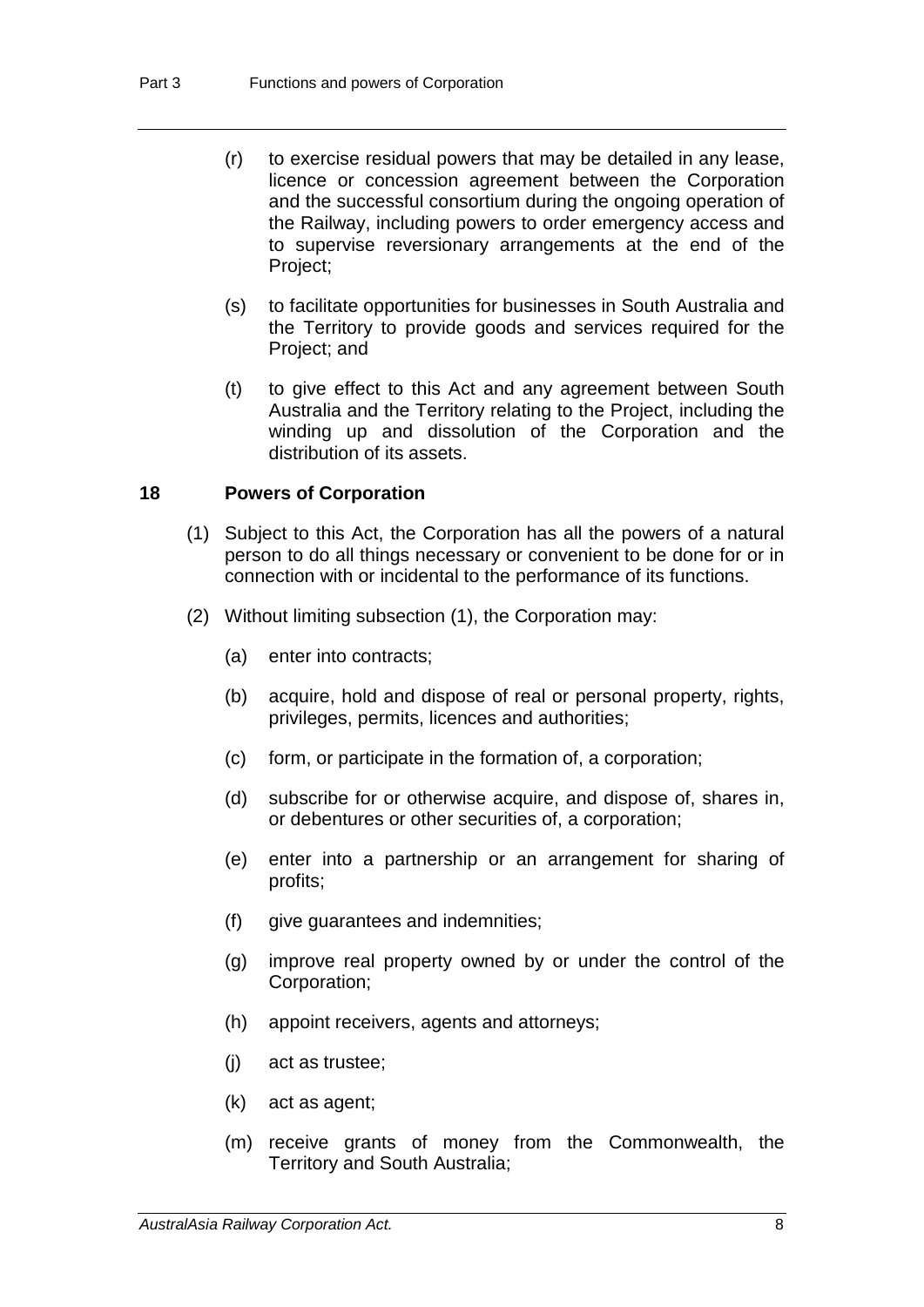- (n) borrow money, or raise money otherwise than by borrowing (including from outside of the Territory or Australia), in any manner that accords with sound current commercial practice;
- (p) lend money;
- (q) draw, make, accept, endorse and discount bills of exchange and promissory notes; and
- (r) pay dividends on capital at such rates and times as it determines.
- (3) The Corporation is not to borrow or lend money except with the consent of both the Minister and the South Australian Minister.
- (4) Where the Corporation is notified by the Minister that an action is considered by the Minister and the South Australian Minister as significant to the Project, the Corporation is not to exercise any of its powers in respect of the action except as provided by subsection (5).
- (5) Where the Minister and the South Australian Minister agree on the action proposed to be taken by the Corporation, the Minister is to authorise the Corporation to exercise its powers in respect of the action and the Corporation may exercise its powers in accordance with the authorisation.

#### **19 Ministerial control**

- (1) The Corporation, in exercising its powers and performing its functions, is subject to the written lawful directions of the Minister.
- (2) For the purposes of subsection (1), but without limiting the generality of the words *lawful directions*, a direction is not lawful if complying with it would necessarily result in a breach by the Corporation of a legally enforceable contract or agreement or of a commercial undertaking.
- (3) Where a direction of the Minister requires the Corporation to take an action or disclose information (or to have a corporation over which it has the necessary control take an action or discloses information) that, in the opinion of the Corporation, for good commercial reasons, should not be taken or be disclosed, the Corporation is, in writing, to advise the Minister of its objection and the reasons for its objection.
- (4) If after receiving the Corporation's objections the Minister, in writing, confirms his or her direction to the Corporation, the Minister is to give his or her reasons for so doing and the Corporation is to comply with the direction.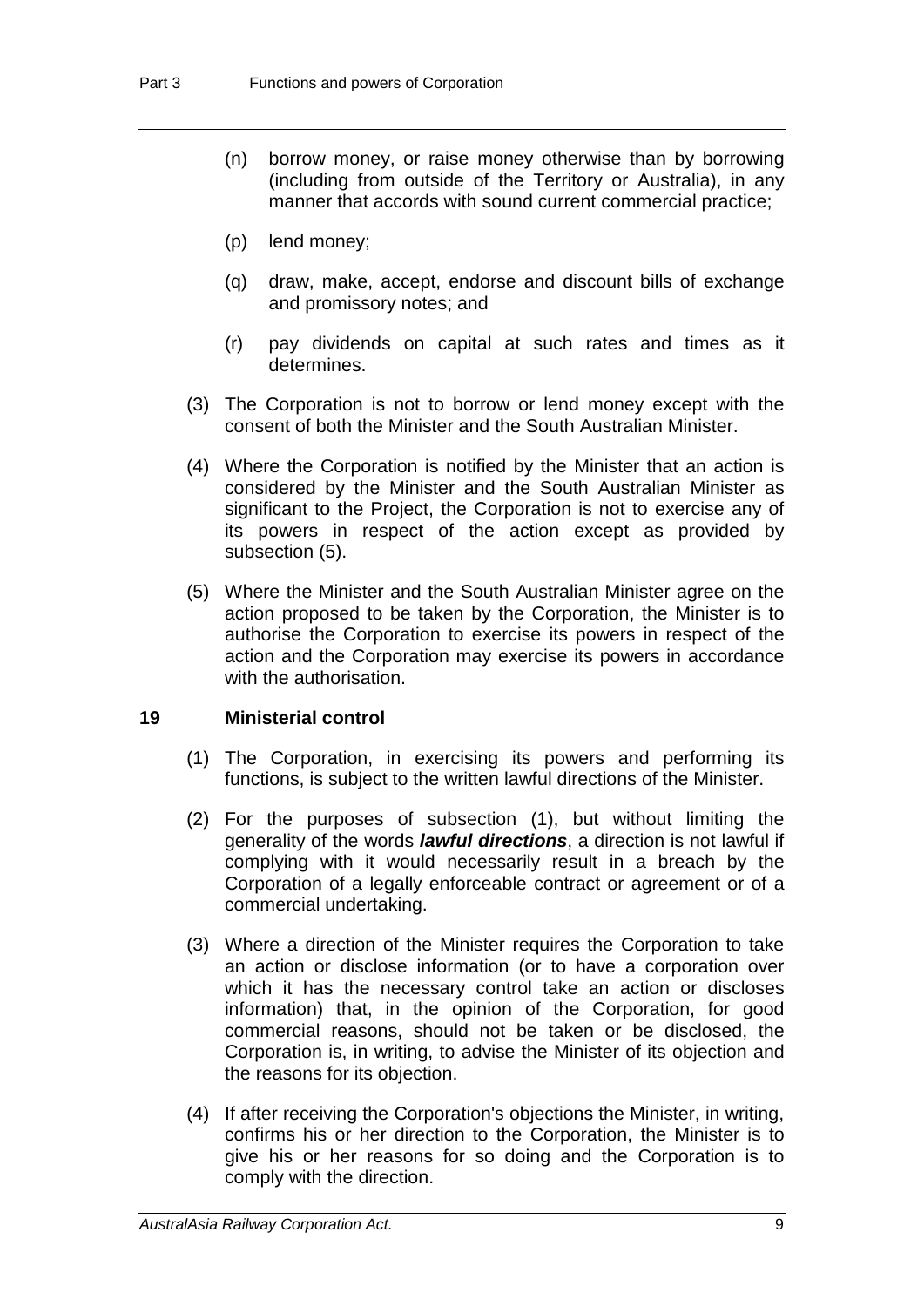- (5) The Minister is to cause a copy of each direction given by the Minister to the Corporation (and all objections and reasons under subsection (3) and confirmations and reasons under subsection (4)) to be tabled in the Legislative Assembly within 6 sitting days of the Assembly after it or they are given or made.
- (6) Where the Minister or the South Australian Minister considers a direction under this section is appropriate or required, he or she must consult the other Minister and, if both agree, the Minister is to give the direction.

#### **20 Certain information to be provided to Minister**

- (1) Subject to subsection (2), the Corporation is to provide to the Minister, as soon as practicable after it receives them, copies of all notices, advice and accounts provided to the Corporation in its capacity as a shareholder of or investor in another corporation or trust.
- (2) Where, in the opinion of the Corporation, a notice, advice or account received by it contains commercially sensitive information that ought not to be disclosed, it may advise the Minister of its receipt of the document and is not to provide a copy to the Minister unless directed to do so under section 19.

### **Part 4 Finance of Corporation**

#### **21 Moneys of Corporation**

The moneys of the Corporation consist of:

- (a) moneys that are appropriated for its purposes;
- (b) dividends on shares owned by the Corporation;
- (c) interest on investments of moneys of the Corporation;
- (d) proceeds of the sale or other disposition of property and investments of the Corporation;
- (e) moneys received as grants from the Commonwealth and South Australia; and
- (f) such other amounts as, from time to time, become available for the use of the Corporation under this or any other Act.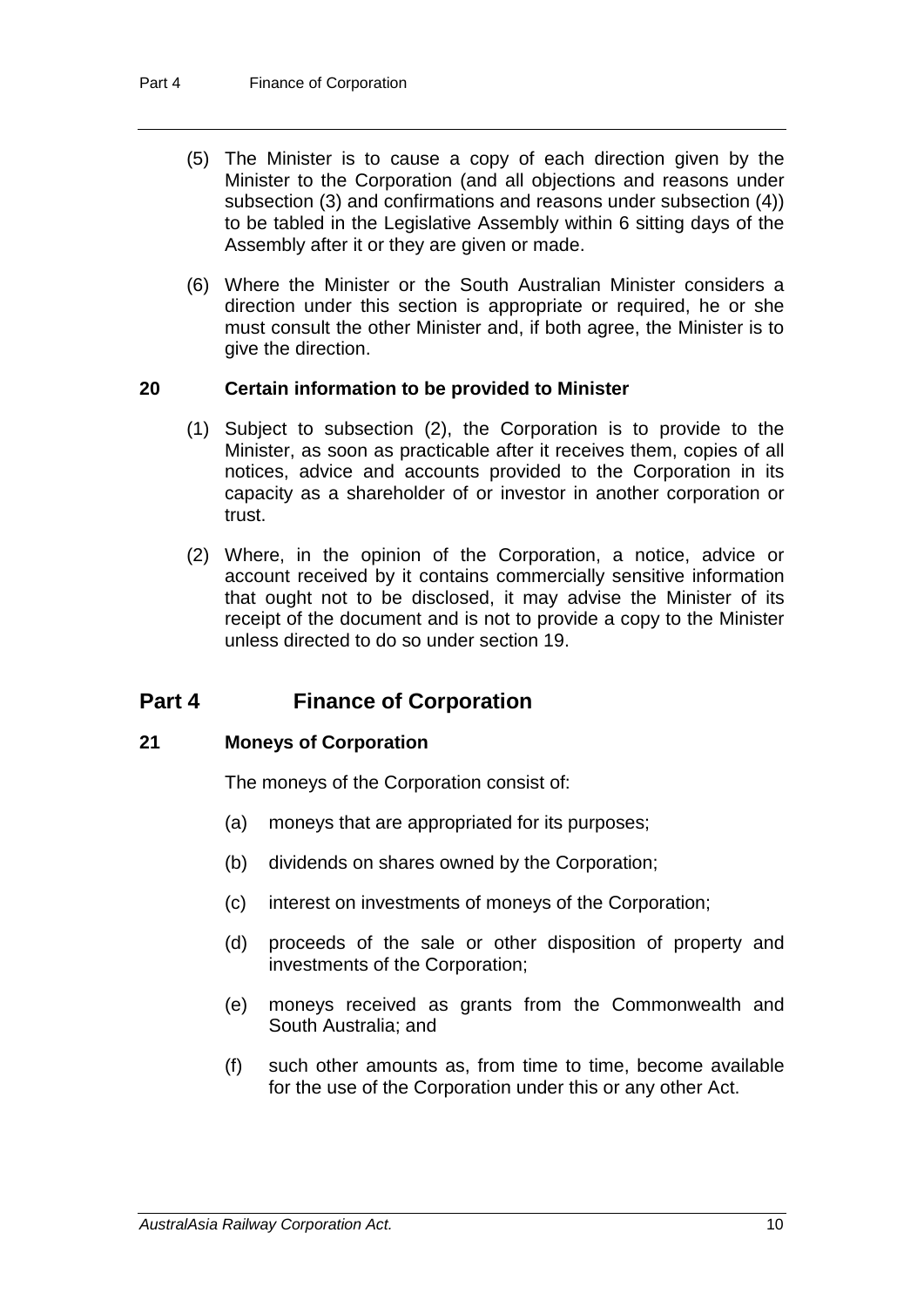#### **22 Application of moneys**

The moneys of the Corporation are to be applied only in payment or discharge of the expenses and other obligations (including the payment of dividends) of the Corporation, whether contractually incurred or imposed by or under a law in force in the Territory.

#### **23 Bank accounts**

The Corporation is to open and maintain in the Territory an account or accounts with a bank or banks.

#### **24 Proper accounts to be kept**

The Corporation is to keep proper accounts and records of its transactions and affairs and is to do all things necessary to ensure that all payments out of the moneys of or held by the Corporation are correctly made and properly authorised and that adequate control is maintained over the assets of, or in the custody of, the Corporation and over the incurring of liabilities.

#### **25 Borrowings**

- (1) Without limiting the generality of section 18(2)(n), the Corporation may, under that section, borrow money, or raise money otherwise than by borrowing, by dealing with securities.
- (2) A borrowing of money, or a raising of money otherwise than by borrowing, in pursuance of section 18(2)(n) may be made, in whole or in part, in a currency other than Australian currency.
- (3) In this section, *securities* includes stocks, debentures, debenture stocks, notes, bonds, promissory notes, bills of exchange and similar instruments or documents.
- (4) A reference in this section to dealing with securities includes a reference to:
	- (a) creating, executing, entering into, drawing, making, accepting, endorsing, issuing, discounting, selling, purchasing or reselling securities;
	- (b) creating, selling, purchasing or re-selling rights or options in respect of securities; and
	- (c) entering into agreements or other arrangements relating to securities.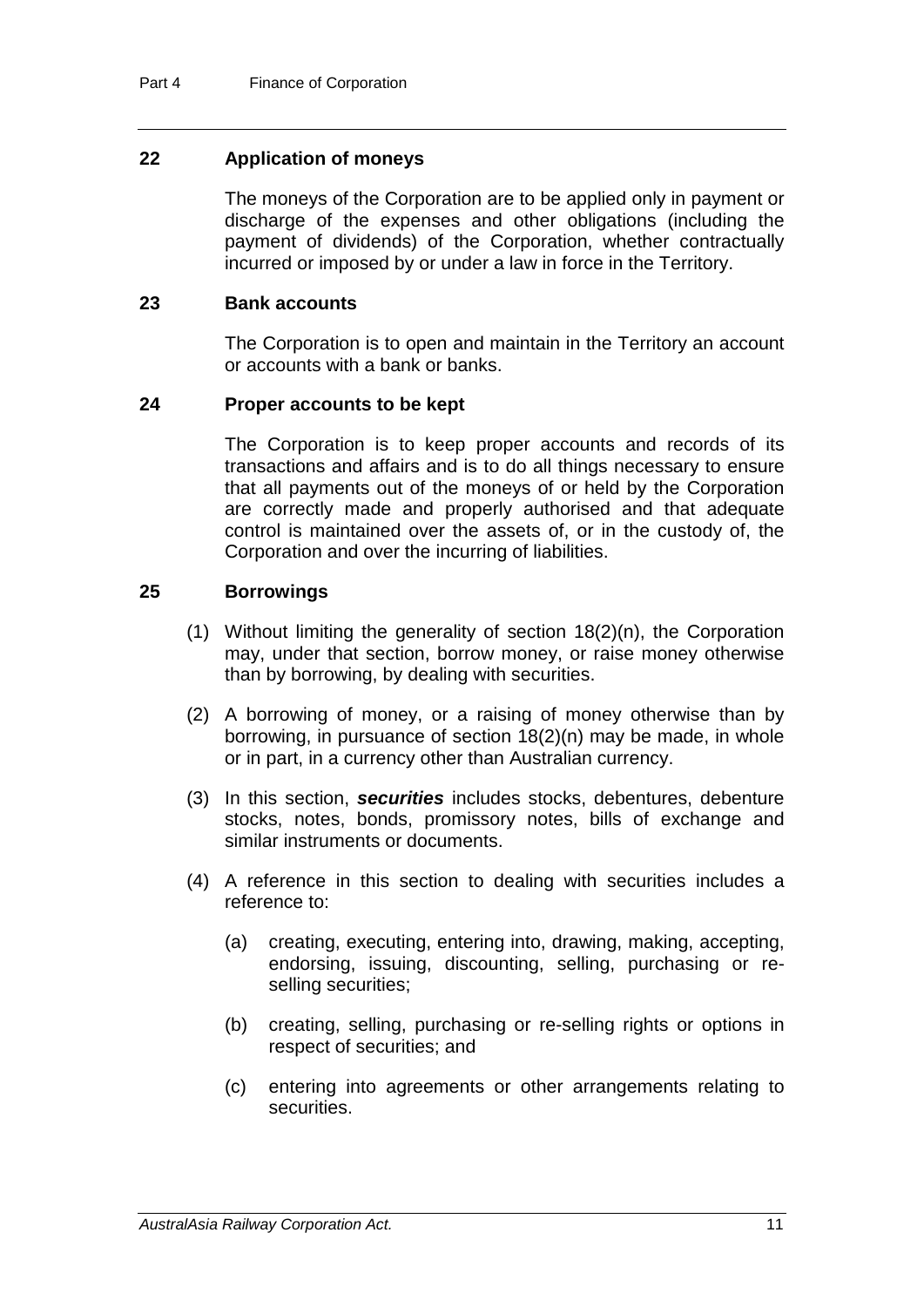- (5) For the purposes of this section:
	- (a) the issue by the Corporation of an instrument acknowledging a debt in consideration of:
		- (i) the payment or deposit of money; or
		- (ii) the provision of credit,

otherwise than in relation to a transaction that is in the ordinary course of the day-to-day operations of the Corporation shall be deemed to be a raising by the Corporation, otherwise than by borrowing, of an amount of money equal to the amount of the money paid or deposited or the value of the credit provided, as the case may be; and

(b) the obtaining of credit by the Corporation other-wise than in relation to a transaction that is in the ordinary course of the day-to-day operations of the Corporation shall be deemed to be a raising by the Corporation, otherwise than by borrowing, of an amount of money equal to the value of the credit so obtained.

#### **26 Borrowings of Corporation, &c., not guaranteed by Territory or South Australia**

Notwithstanding anything in this or any other Act or law in force in the Territory, the Corporation or any other person is not capable of entering into a contract or other arrangement whereby the Territory or South Australia or an authority of the Territory or South Australia guarantees borrowings, or the raising of money otherwise than by borrowing, of the Corporation or gives an indemnity relating to such borrowings or raising of money, neither:

- (a) is a person capable of accepting such a guarantee or indemnity or of lawfully accepting any payment or other benefit in pursuance of such a purported guarantee or indemnity; or
- (b) is such a guarantee or indemnity to arise or be implied by operation of law.

#### **27 Appointment and power of auditor**

- (1) In this section and section 32, *auditor* means:
	- (a) a registered company auditor, within the meaning of the Corporations Law, (including a firm of auditors one of the partners of which is so registered) appointed by the Corporation with the consent of the Minister and the South Australian Minister; or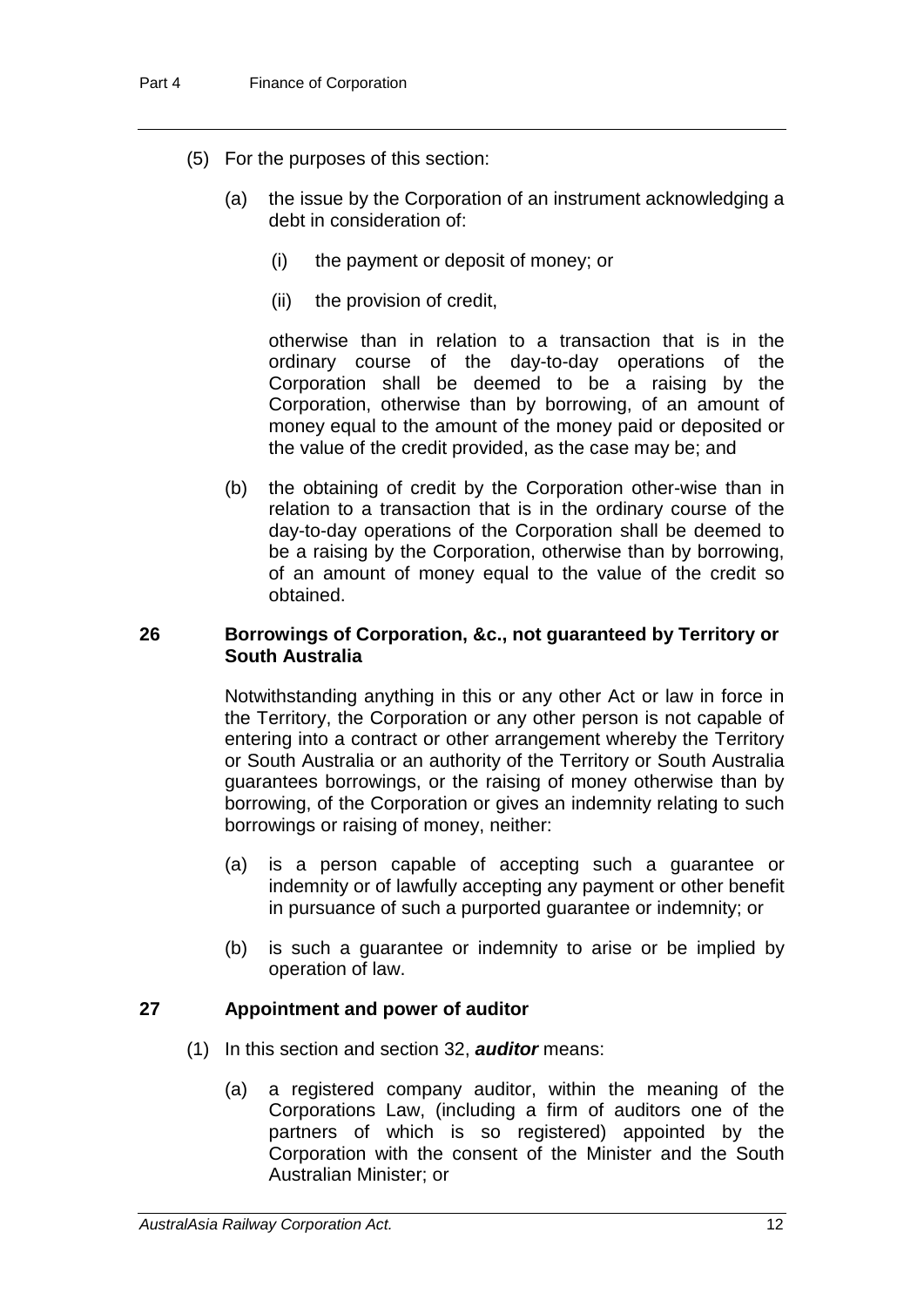- (b) if the Minister directs under section 19(1), the Auditor-General.
- (2) The requirements of this section are in addition to the requirements under section 31 but to the extent, if any, that the requirements of this section and under section 31 are not capable of standing together, the requirements of this section prevail.
- (3) The Corporation is, not later than 7 days after 30 June in each year, to appoint an auditor for the Corporation and is, within 28 days after doing so, to notify the Minister of the name of the auditor.
- (4) The auditor is to inspect, audit and report on the accounts and records of financial transactions of the Corporation and the records relating to assets of, or in the custody of, the Corporation and is to forthwith draw the attention of the Corporation, the Minister and the South Australian Minister to any irregularity disclosed by the inspection and audit that, in the opinion of the auditor, is of sufficient importance to justify the auditor so doing.
- (5) The auditor, or a person authorised by the auditor, is entitled at all reasonable times to full and free access to all accounts, records, documents and papers of the Corporation relating directly or indirectly to the receipt or payment of moneys by the Corporation or to the acquisition, receipt, custody or disposal of assets by it.
- (6) The auditor, or a person authorised by the auditor, may make copies of or take extracts from any such accounts, records, documents or papers.
- (7) The auditor, or a person authorised by the auditor, may require a person to furnish to him or her such information in the possession of the person or to which the person has access as the auditor or authorised person considers necessary for the purposes of the functions of the auditor under this Act, and the person is to comply with the requirement.

Penalty: \$2,000.

- (8) Where the Auditor-General is the auditor for the purposes of this Act, the Auditor-General is not to report on the affairs of the Corporation except as provided by or under this Act.
- (9) In addition to the powers expressly given under this Act to the auditor, the auditor has such powers in relation to the audit of the accounts and records referred to in subsection (4) as a registered company auditor has in relation to a corporation under the Corporations Law and that Law, with the necessary changes, applies to the extent necessary to enforce those powers.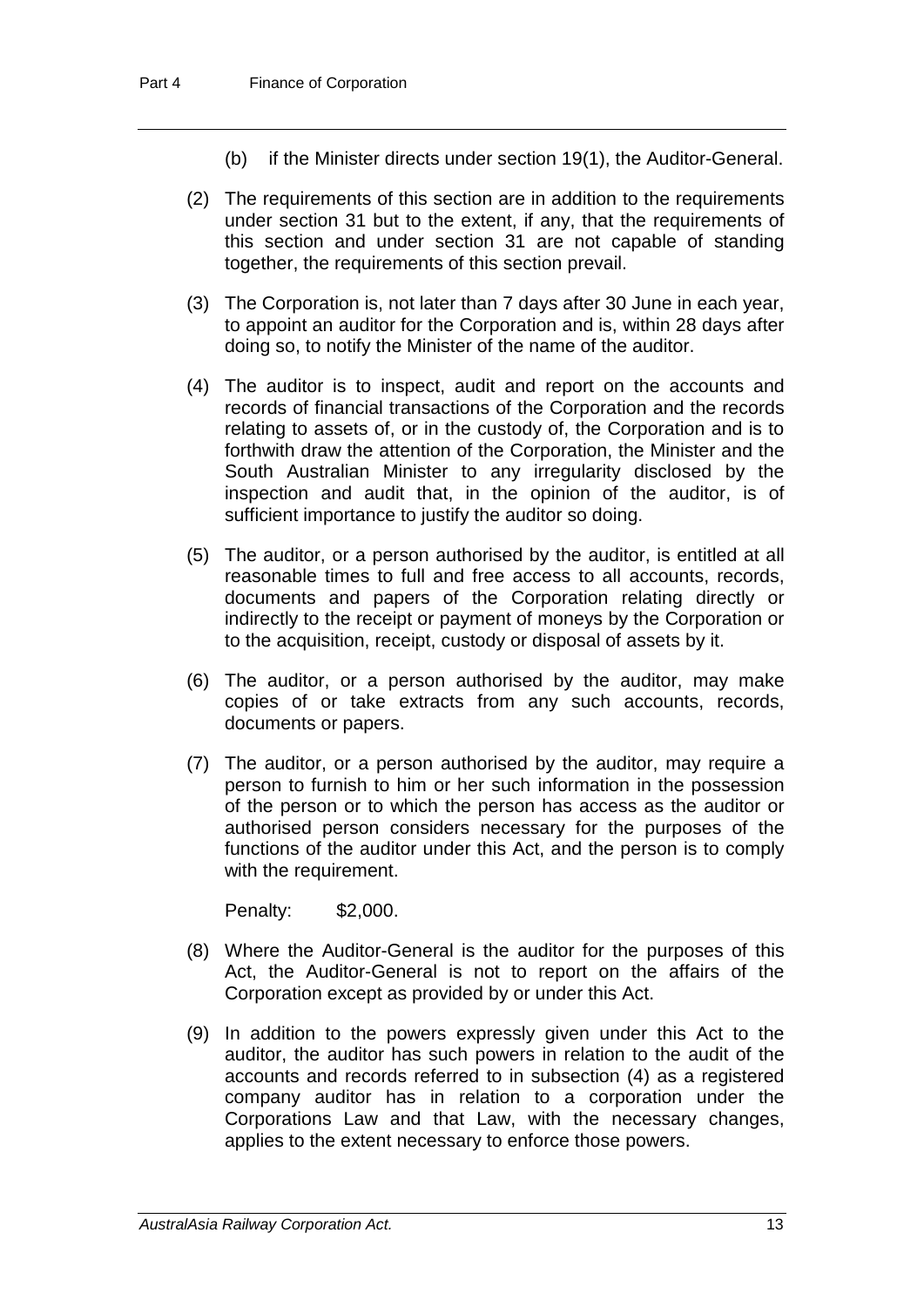#### **28 Corporation to pay Territory taxes, &c.**

Nothing in this or any other Act relieves the Corporation from the liability to pay Territory taxes, rates and duties in respect of its business and activities that it would have if it were a corporation incorporated under the Corporations Law and in addition the Minister may, by notice in writing to the Corporation, require it to pay to the Consolidated Revenue Account, within the time and in respect of the period specified in the notice, such amount as the Minister considers would have been the liability of the Corporation to pay income tax under the *Income Tax Assessment Act 1936* of the Commonwealth had its income not been exempted from income tax by that Act.

### **Part 4A Limit on expenditure by Territory**

#### **28A Limit on expenditure by Territory**

- (1) The limit on the Territory's expenditure in relation to the Project is \$100 million (or the equivalent, at the time the expenditure is actually made, of \$100 million in 1995 dollars) or any other greater amount that may be prescribed.
- (2) The limit on the Territory's expenditure under subsection (1) does not include:
	- (a) the costs of acquiring land for the Project and any compensation paid in relation to that land;
	- (b) the costs and expenses associated with the administration of the Corporation and the Project; and
	- (c) any other costs and expenses that may be prescribed.

### **Part 5 Miscellaneous**

#### **29 Staff**

- (1) The Corporation may appoint such officers and engage such employees as it thinks necessary for the purposes of this Act.
- (2) The terms and conditions of employment of persons appointed or engaged under subsection (1) are to be determined by the Corporation.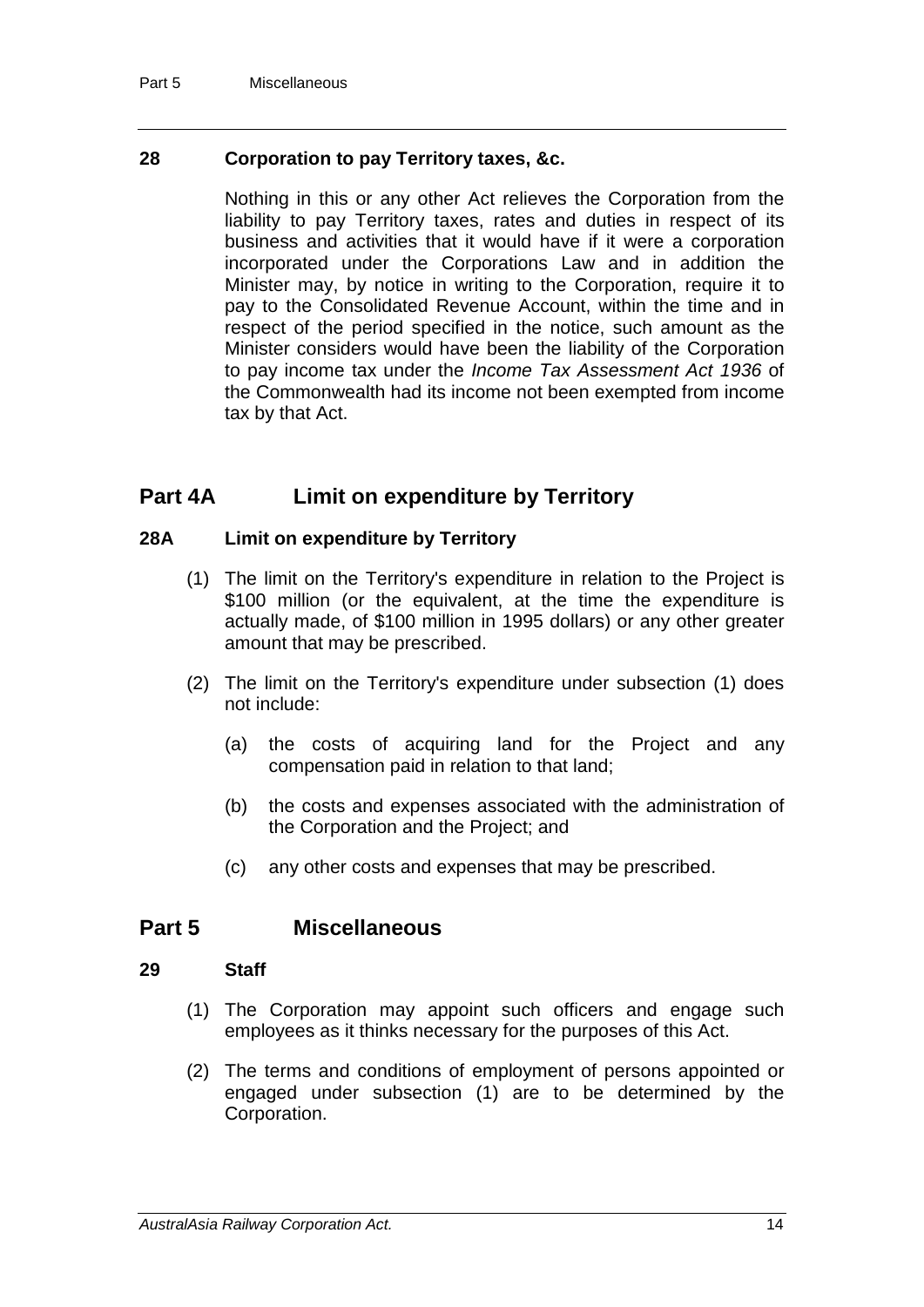(3) The *Public Sector Employment and Management Act* does not apply to or in relation to the employment of officers or employees of the Corporation.

#### **30 Consultants may be engaged**

The Corporation may engage consultants and advisers.

#### **31 Application of Corporations Law**

- (1) Subject to subsection (2) and section 27(9), except to the extent that the Corporations Law expressly binds the Crown, that Law does not apply to or in relation to the Corporation.
- (2) The accounting and reporting obligations imposed and standards required by the Corporations Law of or in relation to a public corporation incorporated under the Corporations Law apply to and in relation to the Corporation as if:
	- (a) the Corporation were a public corporation so incorporated; and
	- (b) the Territory were the shareholders of the corporation,

and the Corporations Law, with the necessary changes, applies to the extent necessary to enforce those standards.

#### **32 Annual report**

- (1) In addition to the information required under section 31 to be included in the annual report of the Corporation, the report is to include a copy of all directions, objections, confirmations and reasons given under section 19 during the period to which the report relates.
- (2) The Minister is to cause the report and financial statements of the Corporation, together with the report of the auditor, to be laid before the Legislative Assembly within 6 sitting days of the Assembly after they are received by the Minister.

### **33 Arbitration of disputes**

(1) The Minister and the South Australian Minister are to use their best endeavours to ensure that agreement is reached in the exercise of their joint responsibilities under this Act.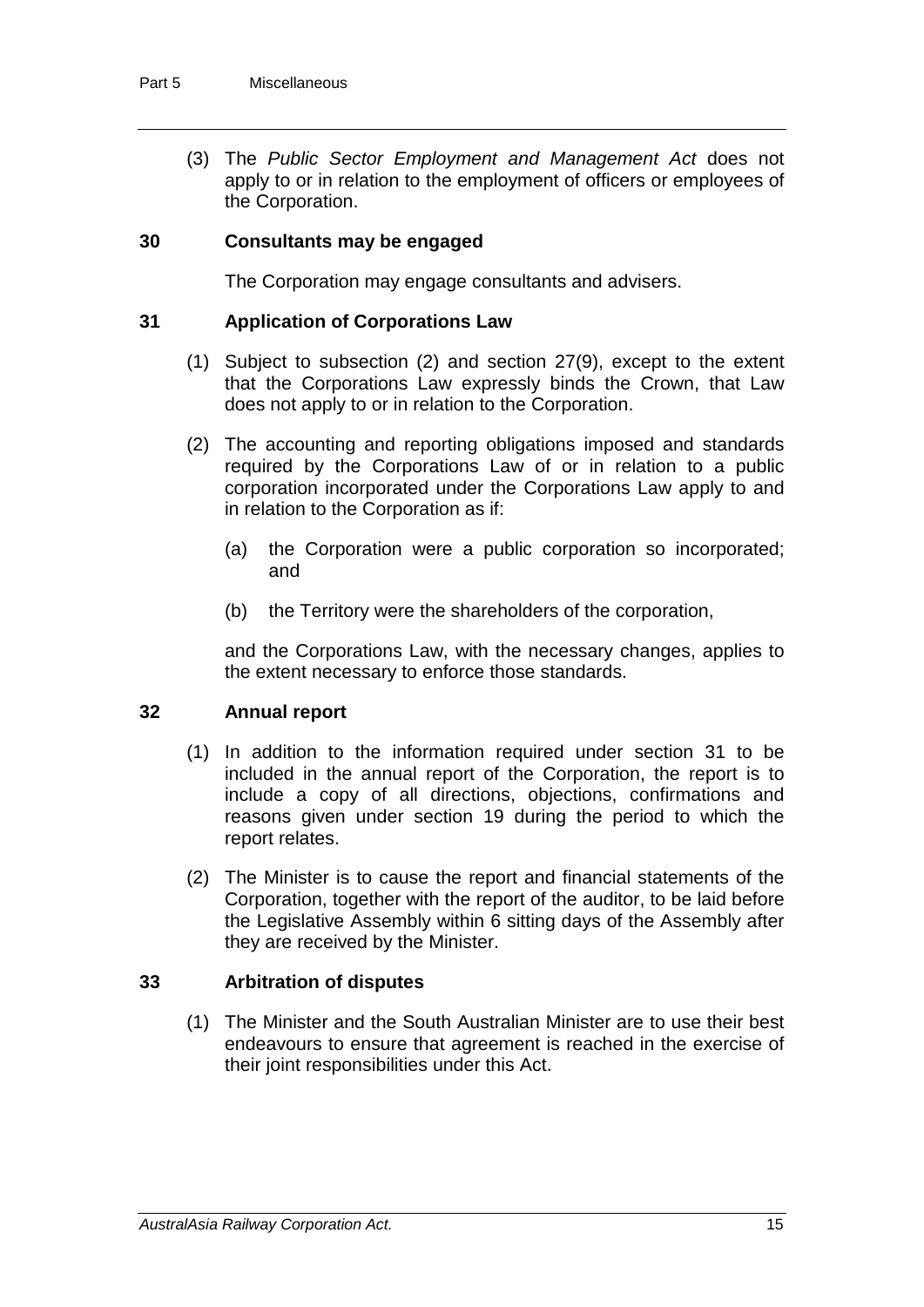(2) In the event of agreement not being reached, the matter in dispute is to be referred to arbitration under the *Commercial Arbitration Act* and that Act applies, with the necessary changes, as if this subsection were an arbitration agreement between the Minister and the South Australian Minister.

#### **34 Regulations**

The Administrator may make regulations, not inconsistent with this Act, prescribing matters:

- (a) required or permitted by this Act to be prescribed; or
- (b) necessary or convenient to be prescribed for carrying out or giving effect to this Act.